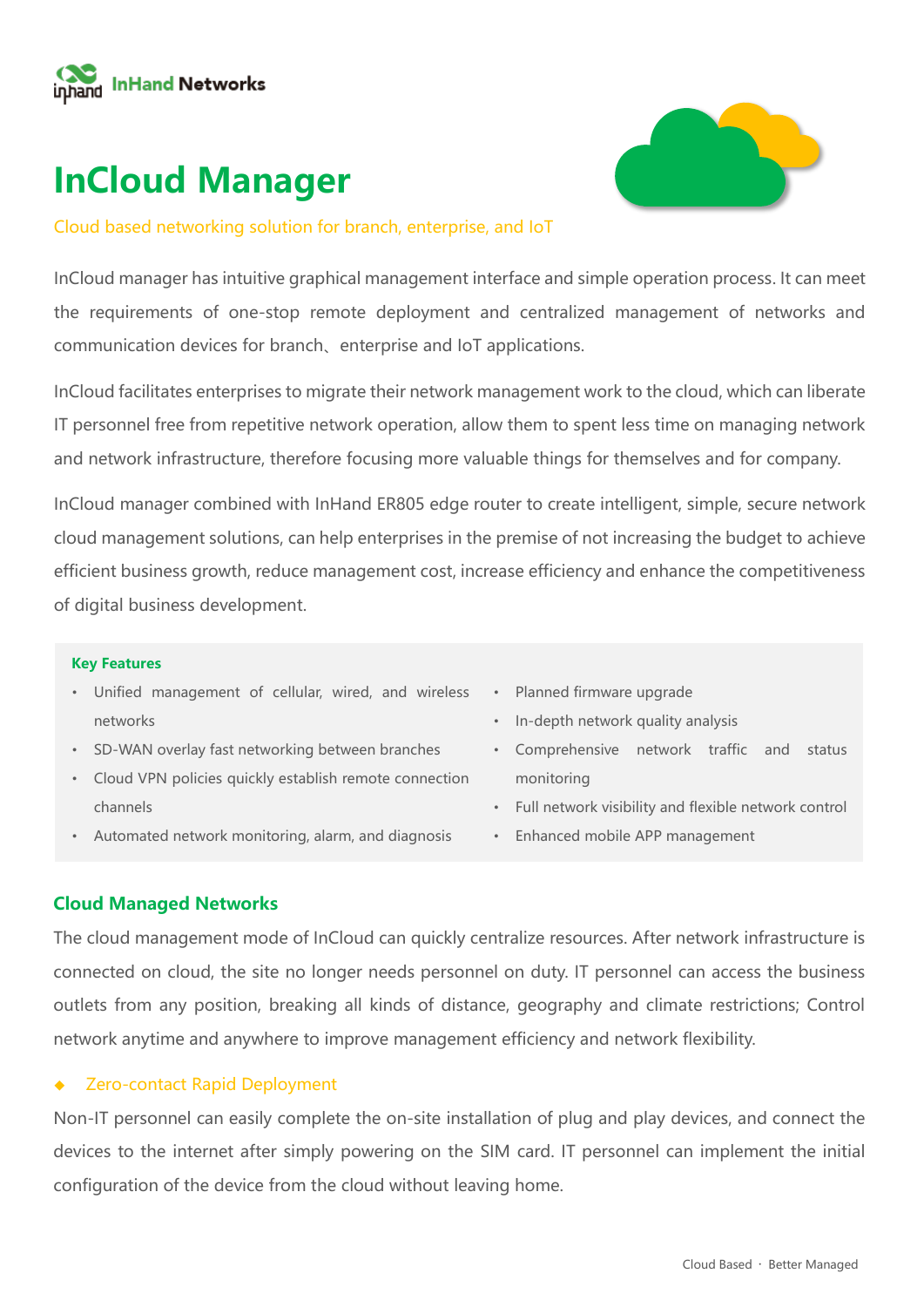Solution Overview · InCloud Manager

### **Site Distribution Map**

Through the unified map view, we can intuitively know about the network distribution of the whole

business and the network connection status of the site.

### **Scheduled Firmware Upgrade**

InCloud manager supports scheduled upgrade tasks for batch devices, which are automatically upgraded at scheduled points in time so that IT staff can focus on more important things or enjoy carefree leisure time.

# $\begin{aligned} \Phi \text{ R200} \\ \Delta \text{ S00p} \\ \Phi \text{ R20} \\ \Phi \text{ R00} \\ \Phi \text{ R00} \\ \Pi \text{ R000} \\ \Pi \text{ R000} \\ \end{aligned}$



InCloud manager use the Web UI instead of the CLI, and intuitive configuration options to simplify the configuration. It supports configuration replication to quickly obtain the full-service configuration. IT personnel can use group management to immediately apply to batch devices that has common configuration requirements. In addition, the device configuration based on InCloud Manager can achieve offline operation, separation of configuration and deployment, making cloud collaboration more

### ◆ Automatic Network Monitoring and Alarm

To enhance the agility of network management, IT personnel can set alarm policies for a large number of devices on InCloud manager. After faults occur, they can receive abnormal notice and handle network faults immediately, reducing service losses caused by network interruptions.

| d'incloud Manager                                                           |                                                                                                                                                                                                                                                                                                                                                                                                                                 | $\Pi$ of $\Theta$ $\Theta$ mm $\sim$ $\lambda$                    |
|-----------------------------------------------------------------------------|---------------------------------------------------------------------------------------------------------------------------------------------------------------------------------------------------------------------------------------------------------------------------------------------------------------------------------------------------------------------------------------------------------------------------------|-------------------------------------------------------------------|
| <b>B</b> Detroit<br><b>B</b> <i><b>Drawn</b></i>                            | policy page<br>Networking Cebider Screen Strength Control<br><b>Cental Number</b><br>+ Branch 3 BRID                                                                                                                                                                                                                                                                                                                            | cortauration<br>Remote Access                                     |
| <b>O</b> Intends<br>A Count                                                 | лакопересов матро<br>2 days 10 hours 17 minutes<br>Overview Data/Usine Cellular/Signal Clickes Details                                                                                                                                                                                                                                                                                                                          |                                                                   |
| W. Hotel<br><b>A</b> 6505<br><b>B</b> <i>MESSARE</i><br><b>B</b> local<br>Ξ | у завере о завере В<br><b>Hoaty</b><br>Summery<br>Callege<br>Wind manns<br>Windows<br>190.87 MB<br>375.26 MB<br>183,58 MB<br>smit.<br>35.00340<br>1892<br>101.25 Md<br>5843<br>105.81.942<br>1894<br>11032343<br><b>ITMMS: Set</b><br>200224434<br><b>Cash</b><br><b>STALMA #</b><br>stations.<br>minutes.<br><b>Seve</b><br>41201434<br><b>Sent</b><br>$+7543077$<br>Card<br>Seeh<br>Service                                   |                                                                   |
|                                                                             | <b>SURNING</b><br>Separati M41MLs<br><b>Between 10189-MEA</b><br>Source: HOSMA Source:<br>MAINIA Reported<br><b>SMT-HTA</b> Repeated<br>Mid-Mix Separat<br>Using Trend by Type<br>3722340<br>4541140<br>3615345<br>3001948<br>1907140<br>104167<br>Ab.<br>2023-00-160133<br>32242-4900<br>2020-02-14:00:00<br>2022-03-16 23:00<br>2020-22-1604.33<br>2023-02-16 3600<br>2022-00-16 02:36<br>2022-00-16 10:00<br>2002-20-16 1200 | <b>Branch Bread Breads</b><br>2022-02-16 12:00<br>2022-00-11 1506 |
|                                                                             | Usage Ford by Interface Start 12<br><b>GAM</b><br>57216<br>427348<br>131500<br>239,946<br>141500<br>978,5603<br>0 <sup>2</sup><br>DRZ DE TO BREE<br><b>EAST OF THIRD</b><br>assistments.<br>2022/02/16 00:00<br>atzaile teories<br><b>JUST BY THIRD E</b><br>2020/12/20 05:00<br>Statute te resul<br>Discussed the fight of                                                                                                     | <b>Bism III Romed</b><br><b>ANZ IN THIS R</b><br>axa or m         |



### **Client Management**

InCloud manager provides full list monitoring of network members, which can intuitively understand the number of clients under the current network, connection type, connection duration and usage flow and other important information, so as to analyze the stickiness of the client and gain business insight.

### **Network Visibility**

Thanks to the network infrastructure and visible network status, IT can quickly learn network health status, service traffic status, signal quality status from data graph. They can also insight into business issues, predict business risks from the data, therefore process network fault, shorten the response time, or even eliminate the potential hazard in advance, Ensuring service stability and good experience in the enterprise network environment, and ensure the development of key services.

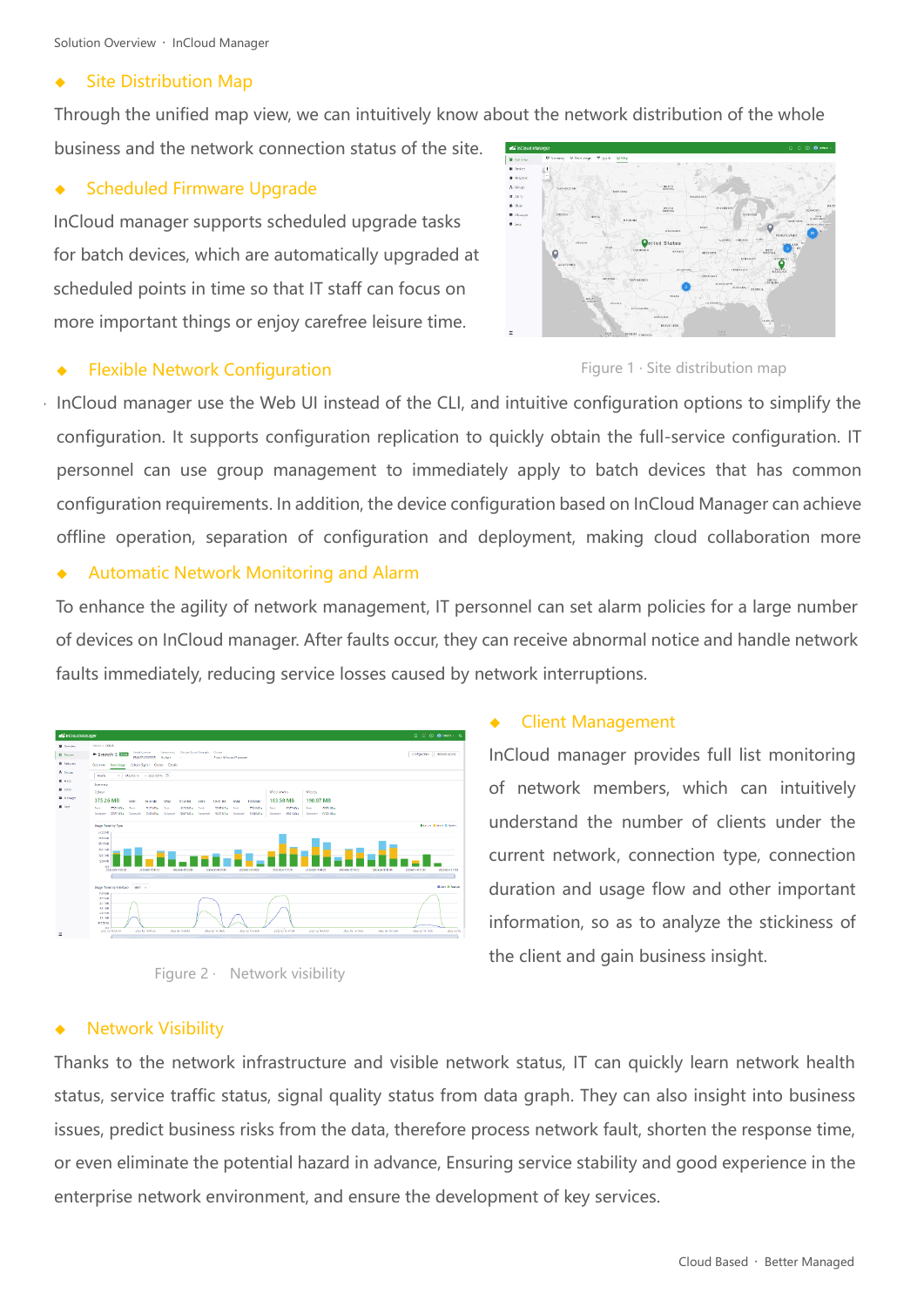Solution Overview · InCloud Manager

### **SD-WAN**

Traditional WAN architectures often face challenges such as difficult operation and deployment, high investment cost, and poor service access experience. The SD-WAN technology introduced by InCloud manager can easily solve these problems. SD-WAN technology minimizes the burden of managing infrastructure and connectivity for industries by removing the burden of traffic management from physical devices and shifting it to software for deployment and management flexibility.

### **Always Online Network Connection**

InCloud manager supports link backup. When a fault occurs, the network system can fail over according to the priority to ensure network connectivity. Combined with load balancing technology, it can greatly improve bandwidth utilization while taking into account redundancy, and bring stable and reliable network connections.

### **Fast VPN Interconnection between Branches**

With just a few clicks, InCloud manager can automatically deliver the configuration to the communication device according to the planned network topology. The device will automatically create VPN routes and carry out data encryption and key exchange to create mesh VPN. IT personnel can also quickly build the network between sites without professional network technical knowledge.



### **Reduce Dedicated Line Input**

Figure 3 · SD-WAN overlay network

The SD-WAN router supports low-cost network connections such as cellular, broadband, and optical fiber, covering almost all networking environments. With the SD-WAN capability, it can significantly reduce network costs and help enterprises quickly achieve large-scale network deployment.

### **Excellent Access Service Request Experience**

To solve the problem of poor access experience of business systems, InCloud manager provides flexible traffic shaping technology. Users can customize important services to be forwarded first. At the same time, through link quality detection, intelligent uplink selection and other technologies, the link switch without perception is realized to ensure high-quality network experience.

### **Network and Service Security**

InCloud manager provides a variety of security protection strategies, and combined with data encryption transmission, unified identity authentication, access control, threat identification and other comprehensive security protection means, greatly improve the risk defense ability of branch network, to provide a safe and reliable network environment for enterprises.